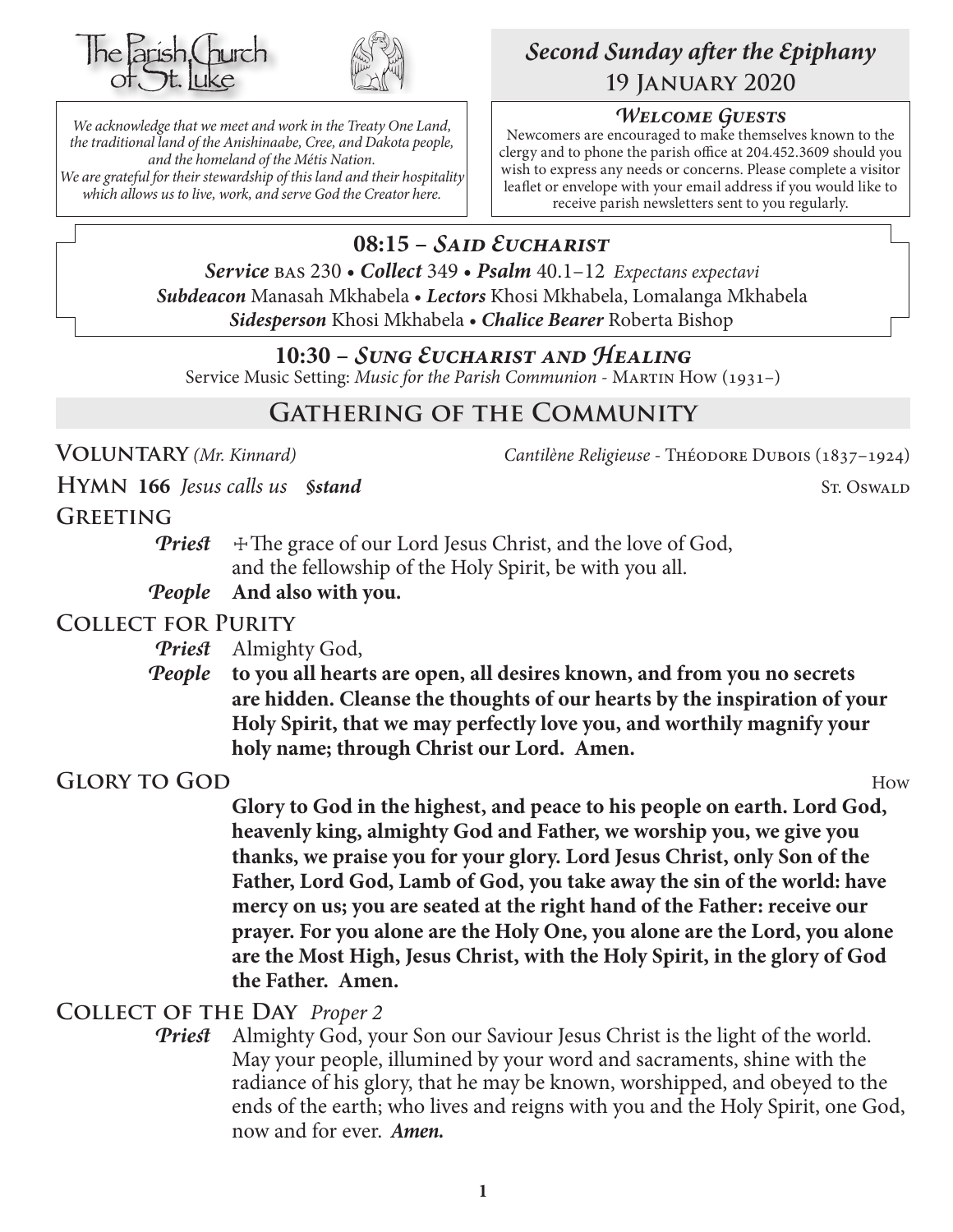#### **Proclamation of the Word**

#### **First Lesson** *Isaiah 49.1-7 §sit*

*Lector* A Reading from the Book of Isaiah.

Listen to me, O coastlands, pay attention, you<br>peoples from far away! The Lord called me before I was born, while I was in my mother's womb he named me. 2 He made my mouth like a sharp sword, in the shadow of his hand he hid me; he made me a polished arrow, in his quiver he hid me away. 3 And he said to me, "You are my servant, Israel, in whom I will be glorified." 4 But I said, "I have laboured in vain, I have spent my strength for nothing and vanity; yet surely my cause is with the Lord, and my reward with my God."5 And now the Lord says, who formed me in the womb to be his servant, to bring Jacob back to him, and that Israel

might be gathered to him, for I am honoured in the sight of the Lord, and my God has become my strength—6 he says, "It is too light a thing that you should be my servant to raise up the tribes of Jacob and to restore the survivors of Israel; I will give you as a light to the nations, that my salvation may reach to the end of the earth." 7 Thus says the Lord, the Redeemer of Israel and his Holy One, to one deeply despised, abhorred by the nations, the slave of rulers, "Kings shall see and stand up, princes, and they shall prostrate themselves, because of the Lord, who is faithful, the Holy One of Israel, who has chosen you."

℣ The Word of the Lord. ℟ **Thanks be to God.**

#### **PSALM 40.1–12** *Expectans expectavi Chant: BASIL HARWOOD* (1859–1949)

- I waited patiently for the Lord **\* and he inclined unto me, and heard my calling.**<br>
2 He brought me also out of the horrible pit, out of the mire and clay **\* and set my feet upon the rock, and ordered my goings.**
- 3 And he hath put a new song in my mouth **\* even a thanksgiving unto our God.**
- 4 Many shall see it, and fear **\* and shall put their trust in the Lord.**
- 5 Blessed is the man that hath set his hope in the Lord **\* and turned not unto the proud, and to such as go about with lies.**
- 6 O Lord my God, great are the wondrous works which thou hast done, like as be also thy thoughts which are to us-ward **\* and yet there is no man that ordereth them unto thee.**
- 7 If I should declare them, and speak of them **\* they should be more than I am able to express.**
- 8 Sacrifice and meat-offering thou wouldest not **\* but mine ears hast thou opened.**
- 9 Burnt-offerings, and sacrifice for sin, hast thou not required **\* then said I, Lo, I come,**
- 10 In the volume of the book it is written of me, that I should fulfil thy will, O my God **\* I am content to do it; yea, thy law is within my heart.**
- 11 I have declared thy righteousness in the great congregation **\* lo, I will not refrain my lips, O Lord, and that thou knowest.**
- 12 I have not hid thy righteousness within my heart **\* my talk hath been of thy truth and of thy salvation.** ☩**Glory be to the Father, and to the Son, and to the Holy Ghost;**

**As it was in the beginning, is now and ever shall be: world without end. Amen.**

#### **Second Lesson** *1 Corinthians 1.1–9*

*Lector* A Reading from the First Letter of Paul to the Corinthians.

**P**aul, called to be an apostle of Christ Jesus by the will of God, and our brother Sosthenes, <sup>2</sup>To the church of God that is in Corinth, to those who are sanctified in Christ Jesus, called to be saints, together with all those who in every place call on the name of our Lord Jesus Christ, both their Lord and ours: 3 Grace to you and peace from God our Father and the Lord Jesus Christ. 4 I give thanks to my God always for you be-cause of the grace of God that has been given you in Christ Jesus, <sup>5</sup>for in every way you have been enriched in him, in speech and knowledge of every kind — 6 just as the testimony of Christ has been strengthened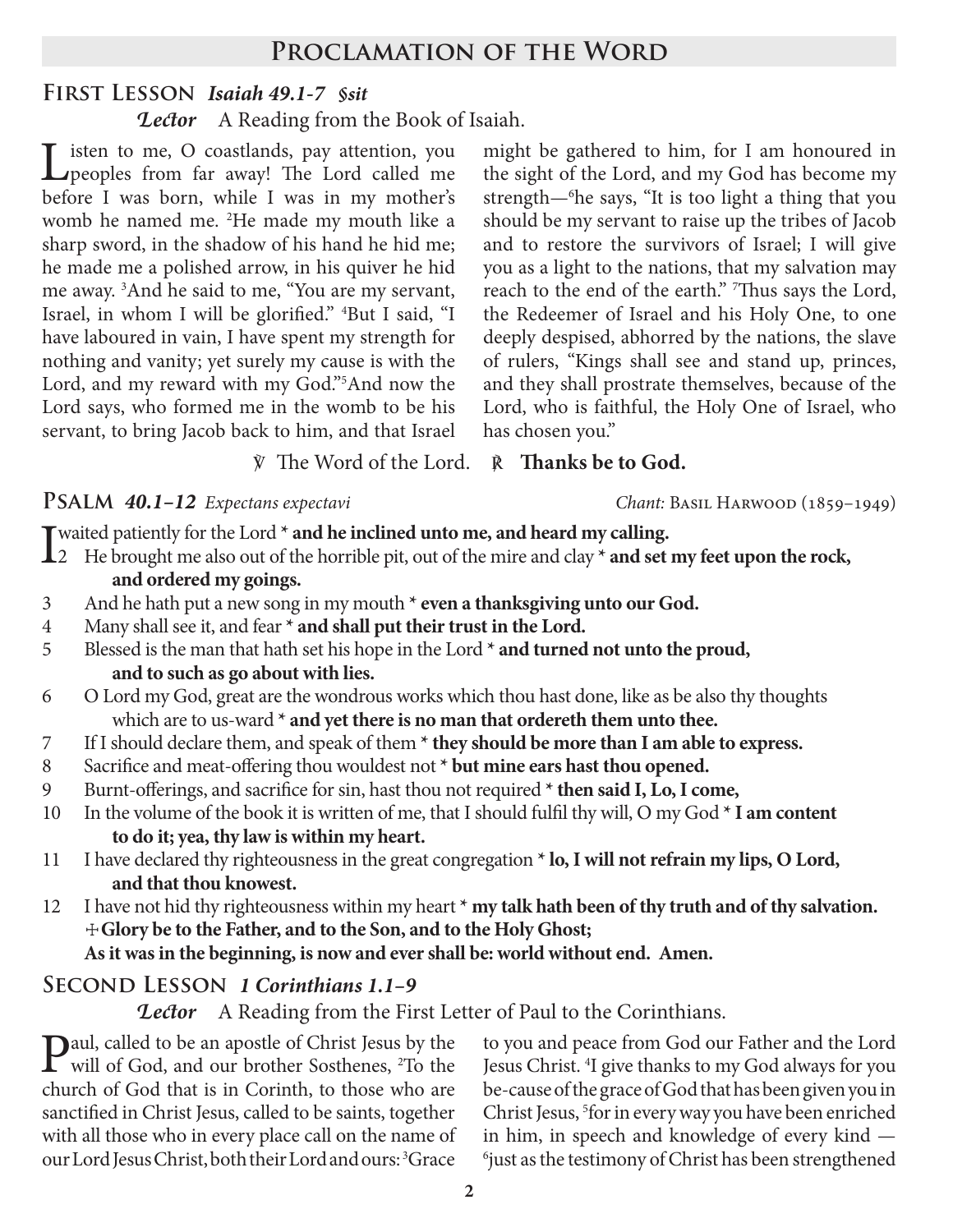among you—7 so that you are not lacking in any spiritual gift as you wait for the revealing of our Lord Jesus Christ. <sup>8</sup>He will also strengthen you to the end, so that you may be blameless on the day of our Lord Jesus Christ. 9 God is faithful; by him you were called into the fellowship of his Son, Jesus Christ our Lord.

℣ The Word of the Lord. ℟ **Thanks be to God.**

GRADUAL HYMN 79 *Rock of ages, cleft for me Sstand* REDHEAD No. 76

**Gospel** *St. John 1.29–42 §face the Gospel Gospeler* The Lord be with you. *People* **And also with you.**

> ☩☩☩The Holy Gospel of our Lord Jesus Christ according to St. John. **Glory to you, Lord Jesus Christ.**

The next day John the Baptist saw Jesus coming<br>toward him and declared, "Here is the Lamb of God who takes away the sin of the world! <sup>30</sup>This is he of whom I said, 'After me comes a man who ranks ahead of me because he was before me.' 31 I myself did not know him; but I came baptizing with water for this reason, that he might be revealed to Israel." <sup>32</sup>And John testified, "I saw the Spirit descending from heaven like a dove, and it remained on him. <sup>33</sup>I myself did not know him, but the one who sent me to baptize with water said to me, 'He on whom you see the Spirit descend and remain is the one who baptizes with the Holy Spirit.<sup>34</sup>And I myself have seen and have testified that this is the Son of God." 35The next day John again was standing with two of his disciples, <sup>36</sup>and as he watched Jesus walk

by, he exclaimed, "Look, here is the Lamb of God!" <sup>37</sup>The two disciples heard him say this, and they followed Jesus. 38When Jesus turned and saw them following, he said to them, "What are you looking for?" They said to him, "Rabbi" (which translated means Teacher), "where are you staying?" 39He said to them, "Come and see." They came and saw where he was staying, and they remained with him that day. It was about four o'clock in the afternoon. <sup>40</sup>One of the two who heard John speak and followed him was Andrew, Simon Peter's brother. 41He first found his brother Simon and said to him, "We have found the Messiah" (which is translated Anointed). 42He brought Simon to Jesus, who looked at him and said, "You are Simon son of John. You are to be called Cephas" (which is translated Peter).

℣ The Gospel of Christ. ℟ **Praise to you, Lord Jesus Christ.**

#### **Homily** *§sit*

## **Apostles' Creed** *§stand*

- *Priest* Let us confess the faith of our baptism, as we say,
	- *All* **I believe in God, the Father almighty, creator of heaven and earth. I believe in Jesus Christ, his only Son, our Lord. He was conceived by the power of the Holy Spirit and born of the Virgin Mary. He suffered under Pontius Pilate, was crucified, died, and was buried. He descended to the dead. On the third day he rose again. He ascended into heaven, and is seated at the right hand of the Father. He will come again to judge the living and the dead. I believe in the Holy Spirit, the holy catholic Church, the**  communion of saints, the forgiveness of sins,  $+$ the resurrection of the **body, and the life everlasting. Amen.**

**Prayers of the People** *§stand, sit, or kneel*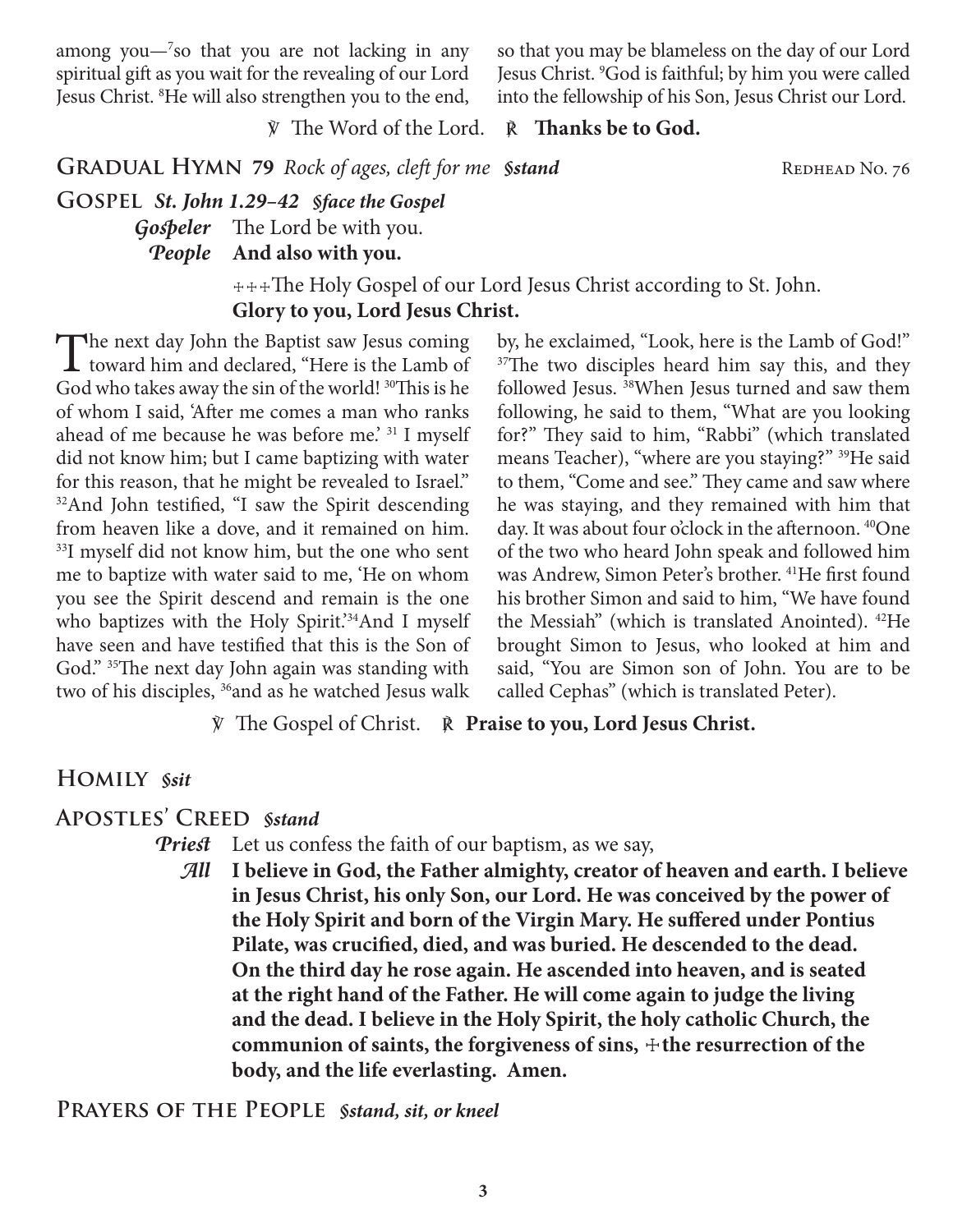## **Confession and Absolution**

- *Priest* Dear friends in Christ, God is steadfast in love and infinite in mercy; he welcomes sinners and invites them to his table. Let us confess our sins, confident in God's forgiveness. Most merciful God,
- *People* **we confess that we have sinned against you in thought, word, and deed, by what we have done, and by what we have left undone. We have not loved you with our whole heart; we have not loved our neighbours as ourselves. We are truly sorry and we humbly repent. For the sake of your Son Jesus Christ, have mercy on us and forgive us, that we may delight in your will, and walk in your ways, to the glory of your name. Amen.**
- *Priest*  $\pm$  Almighty God have mercy upon you, pardon and deliver you from all your sins, confirm and strengthen you in all goodness, and keep you in eternal life; through Jesus Christ our Lord.*Amen.*

#### **The Peace** *§stand*

- *Priest* The peace of the Lord be always with you.
	- *All* **And also with you.**

## **Celebration of the Eucharist**

**OFFERTORY HYMN 284** *Just as I am, without one plea* SAFFRON WALDEN (1st tune)

#### **OFFERTORY SENTENCE** §remain standing

- *Priest* All things come of thee, O Lord.
- *People* **And of thine own have we given thee.**

## **Prayer over the Gifts**

*Priest* Living God, you have revealed your Son as the Messiah. May we hear his word and follow it, and live as children of light. We ask this in the name of Jesus Christ the Lord. *Amen.*

**Great Thanksgiving** *Eucharistic Prayer 3 - Proper Preface of The Lord's Day 1*

- *Priest* The Lord be with you. *People* **And also with you.** Lift up your hearts. **We lift them to the Lord.** Let us give thanks to the Lord our God. **It is right to give our thanks and praise.**
- **Priest** Blessed are you, gracious God, creator of heaven and earth; you are the source of light and life for all your creation, you made us in your own image, and call us to new life in Jesus Christ our Saviour. Therefore we praise you, joining our voices to proclaim the glory of your name.

## **SANCTUS, BENEDICTUS** How

*All* **Holy, holy, holy Lord, God of power and might, heaven and earth are full of your glory. Hosanna in the highest.** ☩**Blessed is he who comes in the name of the Lord. Hosanna in the highest.** *§kneel or sit*

*Priest* We give thanks to you, Lord our God, for the goodness and love you have made known to us in creation; in calling Israel to be your people; in your Word spoken through the prophets; and above all in the Word made flesh, Jesus your Son. For in these last days you sent him to be incarnate from the Virgin Mary, to be the Saviour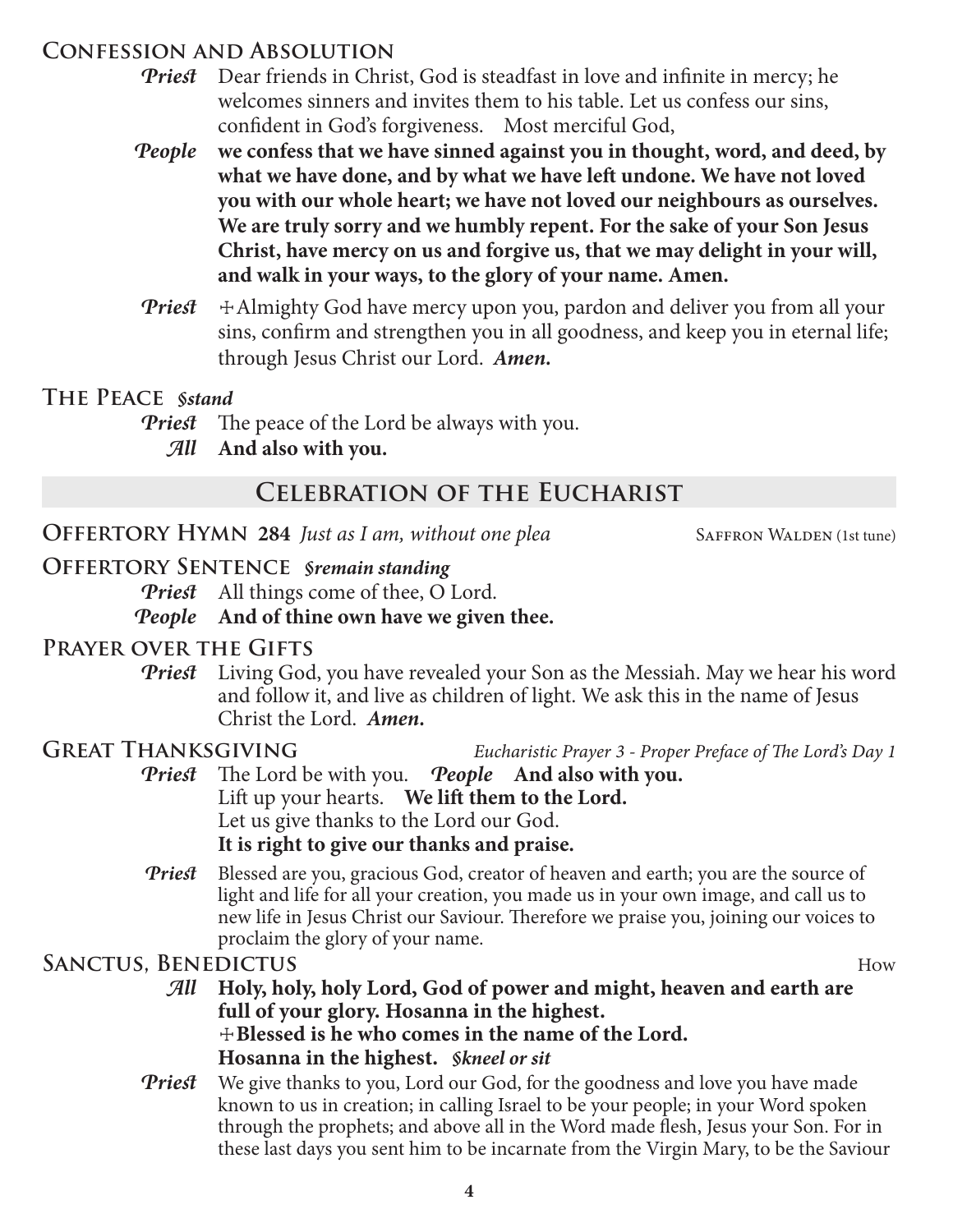and Redeemer of the world. In him, you have delivered us from evil, and made us worthy to stand before you. In him, you have brought us out of error into truth, out of sin into righteousness, out of death into life. On the night he was handed over to suffering and death, a death he freely accepted, our Lord Jesus Christ took bread; and when he had given thanks to you, he broke it, and gave it to his disciples, and said, " Take, eat: this is my body which is given for you. Do this for the remembrance of me." After supper he took the cup of wine; and when he had given thanks, he gave it to them, and said, "Drink this, all of you: this is my blood of the new covenant, which is shed for you and for many for the forgiveness of sins. Whenever you drink it, do this for the remembrance of me." Therefore, Father, according to his command,

#### *All* **we remember his death, we proclaim his resurrection, we await his coming in glory;**

*Priest* and we offer our sacrifice of praise and thanksgiving to you, Lord of all; presenting to you, from your creation, this bread and this wine. We pray you, gracious God, to send your Holy Spirit upon these gifts, that they may be the sacrament of the body of Christ and his blood of the new covenant. Unite us to your Son in his sacrifice, that we, made acceptable in him, may be sanctified by the Holy Spirit. In the fullness of time, reconcile all things in Christ, and make them new, and bring us to that city of light where you dwell with all your sons and daughters; through Jesus Christ our Lord, the firstborn of all creation, the head of the Church, and the author of our salvation;  $\dagger$  by whom, and with whom, and in whom, in the unity of the Holy Spirit, all honour and glory are yours, almighty Father, now and for ever. *Amen.*

## **Lord's Prayer**

- *Priest* As our Saviour taught us, let us pray,
	- *All* **Our Father in heaven, hallowed be your name, your kingdom come, your will be done, on earth as in heaven. Give us today our daily bread. Forgive us our sins as we forgive those who sin against us. Save us from the time of trial, and deliver us from evil. For the kingdom, the power, and the glory are yours, now and for ever. Amen.**

#### **Breaking of the Bread 2**

*Priest* We break this bread to share in the body of Christ.

*All* **We, being many, are one body, for we all share in the one bread.**

FRACTION ANTHEM *Agnus Dei* from *Mass: Christ our future* RONALD CORP (1951–)

## **Invitation**

*Priest* The gifts of God for the People of God. *People* **Thanks be to God.**

## **The Communion**

*During the administration of Communion and the Ablutions, the choir will sing:* Hymn 340 *Bread of heaven, on thee we feed* Jesu, meine Zuversicht ANTHEM *Bread of the world* H. HUGH BANCROFT (1904–1988)

## **Prayer after Communion** *§stand*

*Priest* God of glory, you nourish us with bread from heaven. Fill us with your Holy Spirit, that through us your light may shine in all the world. We ask this in the name of Jesus Christ. *Amen.*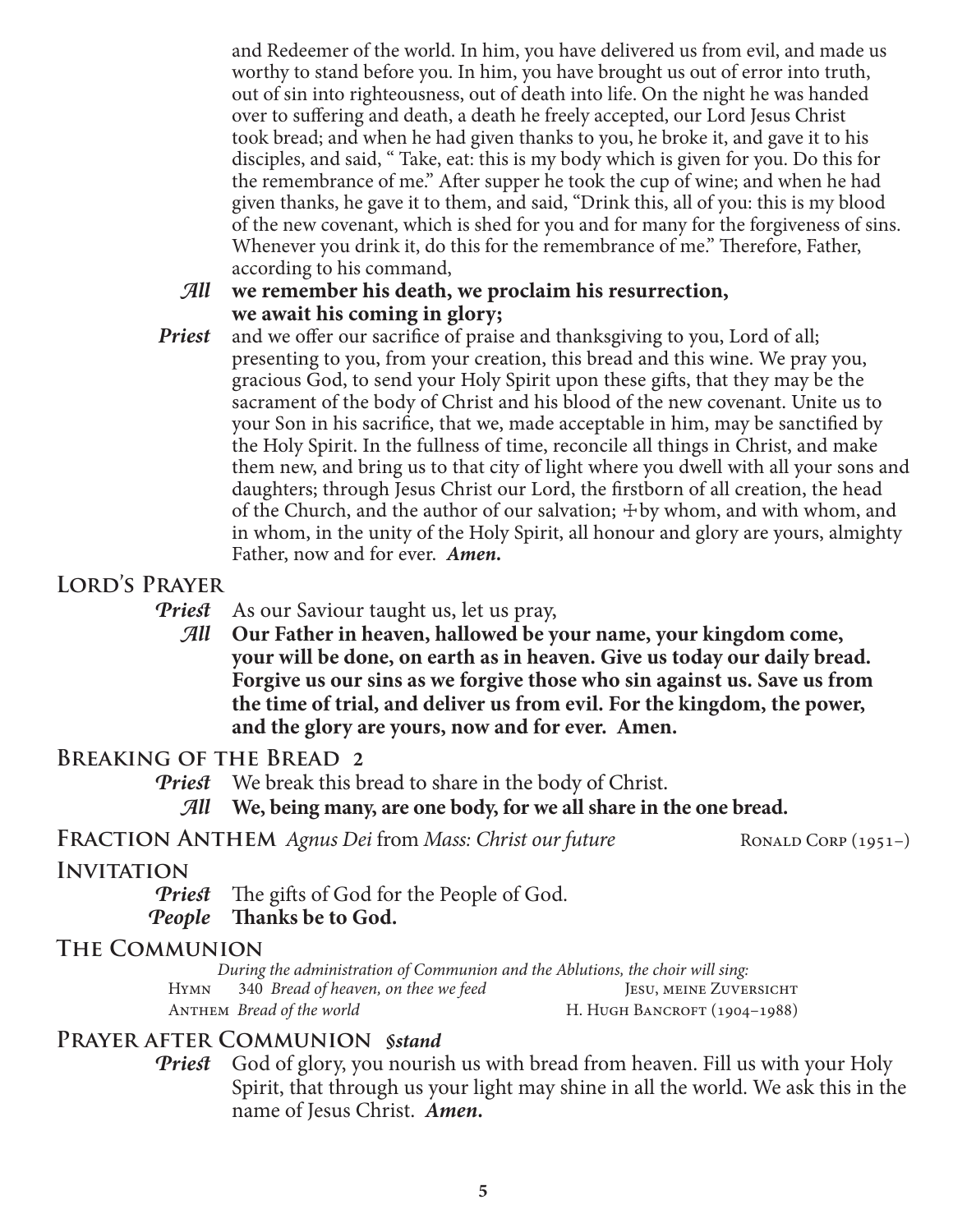| <b>DOXOLOGY</b>                  |                                                                                                                                                                                                                                                                                                            |                                           |          |
|----------------------------------|------------------------------------------------------------------------------------------------------------------------------------------------------------------------------------------------------------------------------------------------------------------------------------------------------------|-------------------------------------------|----------|
| <b>Priest</b>                    | Glory to God                                                                                                                                                                                                                                                                                               |                                           |          |
| All                              | whose power, working in us, can do infinitely more than we can ask or<br>imagine. Glory to God from generation to generation, in the Church and<br>in Christ Jesus, for ever and ever. Amen.                                                                                                               |                                           |          |
| <b>BLESSING</b>                  |                                                                                                                                                                                                                                                                                                            |                                           |          |
|                                  | <b>Priest</b> The peace of God, which passeth all understanding, keep your hearts and<br>minds in the knowledge and love of God, and of his Son Jesus Christ our<br>Lord: + And the blessing of God almighty, the Father, the Son, and the Holy<br>Spirit be amongst you and remain with you always. Amen. |                                           |          |
| <b>ANNOUNCEMENTS</b> <i>Ssit</i> |                                                                                                                                                                                                                                                                                                            |                                           |          |
|                                  | HYMN 147 City of God, how broad and far Sstand                                                                                                                                                                                                                                                             |                                           | RICHMOND |
| <b>DISMISSAL</b>                 |                                                                                                                                                                                                                                                                                                            |                                           |          |
|                                  | <b>Leader</b> Go in peace to love and serve the Lord.                                                                                                                                                                                                                                                      |                                           |          |
| All                              | Thanks be to God.                                                                                                                                                                                                                                                                                          |                                           |          |
| <b>VOLUNTARY</b> (Mr. Kinnard)   |                                                                                                                                                                                                                                                                                                            | Minuetto - ALEXANDRE GUILMANT (1837-1911) |          |

# *You are cordially invited to Church House for refreshments and fellowship following the 10:30 service.*

| <b>ASSISTING -</b> |                                                               |  |  |  |
|--------------------|---------------------------------------------------------------|--|--|--|
|                    | Lectors Scott Stephen, Joy Loewen                             |  |  |  |
|                    | Chalice Bearers Arnold Goetz, Kathy Mikkelsen                 |  |  |  |
|                    | Sidespersons Susan Gandier, Tom Naughten                      |  |  |  |
|                    | Subdeacon Susan Roe-Finlay                                    |  |  |  |
|                    | Crucifer Don Seaton                                           |  |  |  |
|                    | Acolytes Carolyn Mosher, Barbara Calder                       |  |  |  |
|                    | <b>Intercessor</b> Heather Baxter-Naughten                    |  |  |  |
|                    | <b>Oblationers</b> Peggy Eastwood, Marlene McCulloch          |  |  |  |
|                    | Counters Kendall Jackson, Jennifer Schmidt                    |  |  |  |
|                    | Altar Guild Sheila Welbergen                                  |  |  |  |
|                    | Children's Program Kendall Jackson, Monica Majur, Rohan Kiska |  |  |  |
|                    | Refreshments Delicious Dishes (Proceeds: Delicious Dishes)    |  |  |  |
|                    | Priests Fr. Paul Lampman, Fr. Dwight Rutherford               |  |  |  |

If you would like your birth date or anniversary published in the pew leaflet, please contact the parish office.

*Happy Birthday*

Penelope Richardson 19 January Roberta Bishop 20 January Jan Paukovic 21 January

Heather Naughten 24 January Cathy Jones 24 January Jim Watson 24 January

*Our parish has been blessed by your presence today.*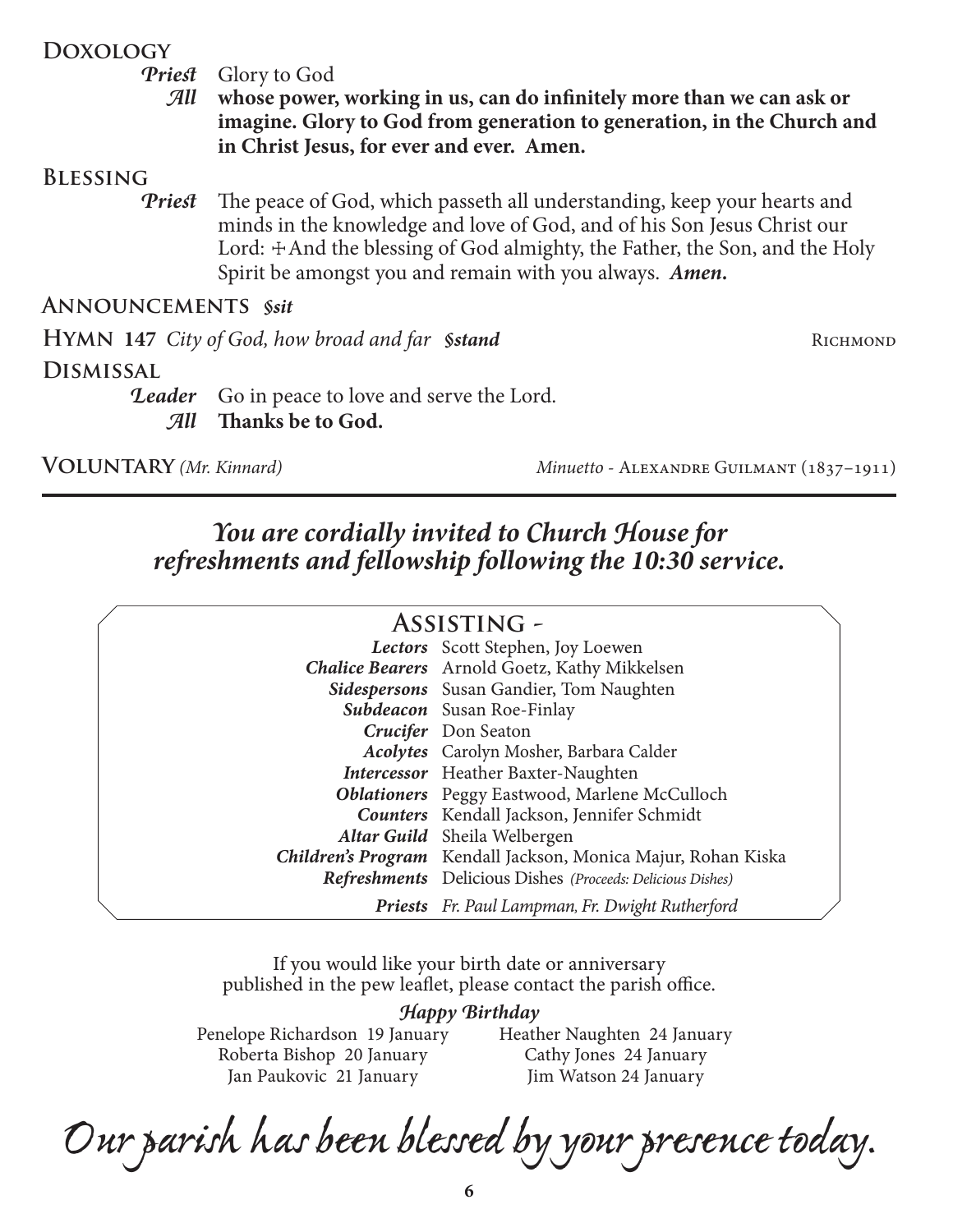*Flowers in the church today are given to the Glory of God and in loving memory of Christine Shutler by Gladys and Gail Mildren.*

*Hearty and sincere congratulations to Fr. Dwight Rutherford who was ordained to the priesthood yesterday in St. John's Cathedral.*

# **26 January** – *Third Sunday after the Epiphany (Proper 3)* **08:15 -** *Said Eucharist* **• 10:30 -** *Sung Eucharist*

Isaiah 9.1–4 • Psalm 27.1, 5–13 *Dominus illuminatio* 1 Corinthians 1.10–18 • St. Matthew 4.12–23

#### *Please include the following people in your prayers:*

#### **Parishioners:**

Cathy Jones, Marjorie Sizeland, R.I.P., Paul Hogue, Paul and Beryl Magel, Betty DeJong, Nancy Dunn, Jeff Brown, Bill Brant, Georgie Snead, Orest Rosolowich, Fr. Tom Graham, Ann Croft, Dorothy and John Funnell, Ruth Calvert, Ted. R., Shirley and Neil Almdal, Cecile Chiddenton, John Judge, Carol Perch.

#### **Friends and Family:**

Ken Frank, Jim M., Gordon Clarke, R.I.P., Bishop Geoffrey's father, Jack Woodcroft, R.I.P., Baby York Skirrow. R.I.P., Gary, David Hagerman, Lar, Marcus, Randy, Simon, Kayla, Jason, Jim Carr, Alain Carlson, John McCorquodale, Mike Kondracki, David Martin, The Rev. Bob Brownlie, The Rev. Canon John Ezeobi, Jenny Miller, George Peterson, Brenda Calder, Daphne W., Edgar Dirk, Walter Mildren, Ed Miller, George Nelson, Everett Lampman.

## **Notices**

#### *Bible Study*

**Tuesdays, 10:00** - boardroom. Our discussions are based on the Books of the Prophet Isaiah, starting at Book Two (chapters 40 to 55 ) and Book Three (chapters 56 to 66). Our next topic will be *Women of the Bible*. We use many different translations of the bible passages, so feel free to bring which ever bible you use. *We invite you to join our lively studies and discussions.*

#### *Hospitality Drop In*

*Volunteers* are needed for this outreach ministry. Give one to two hours of your time, either weekly, or a couple of times a month to help serve food and hand out toiletries on Tuesday mornings, 07:00–09:00. It is a rewarding and heart-warming opportunity to work with and become friends with our guests. *Please contact Barbara Calder.*

#### *Reports for Annual General Meeting It's that time of the year!*

Please assemble and submit your committee and activity reports for the *Annual General Meeting* booklet by **Sunday 9 February.** This year's meeting will be held on **Sunday 23 February**. Send to the parish office: stluke@shaw.ca

*Thank you.*

#### *2020 Canadian Church Calendars*

A limited quantity of calendars is still available. *Please contact the parish office.*